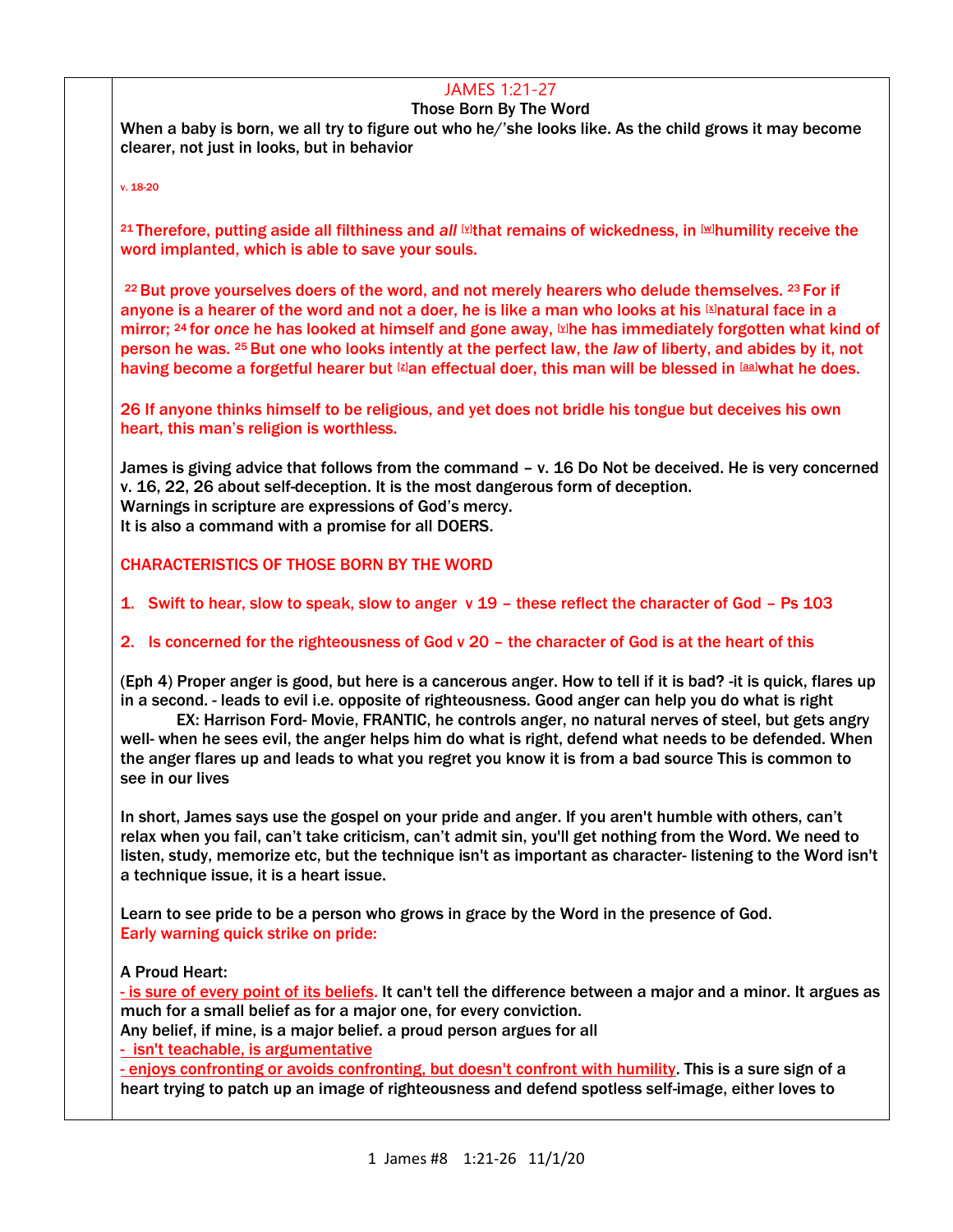confront or refuses. "I caught you". Put that person in his place. or refuses to confront- can't take anger or criticism in return, won't risk it.

When confronted by a humble person, you may not like it, but you know they care and they listen.

- is always unhappy with its life/ always griping. The humble heart says,

"God must know best", the proud heart is so sure to know what is best that when things go wrong, he gets angry. The proud heart thinks it knows more than God. Nothing is more relaxing than humility.

If these are the marks of your heart, the word won't bear fruit, because you reject it.

3. Lays aside filthiness and wickedness v 21 This is addressed to believers, "beloved brethren

4. Receives the Word in Humility v 21 God in Christ is the essence of humility - "save" means to make whole or complete. We are saved and we will be ultimately and finally saved.

This underscores the importance of what is at stake – THE SALVATION OF OUR SOULS. If scripture is right, then there is no more important issue than the state of your soul. And if you know Christ, the joy of knowing that salvation should put everything else into perspective. The man or woman who is delighting in the reality of salvation is unlikely to lash out with angry words over some eternally insignificant slight or disappointment or misunderstanding.

## 5. Is a doer of the Word v 22-25

To receive the Word is more than simply hearing it. We show that we hear it by doing what it says. EX: parent to a child – "Did you hear what I said?" the parent is not inquiring about the child's auditory capacity; he or she is looking for the child to act on what is "heard"

We deceive ourselves if we think that merely hearing God's word is sufficient for salvation. Hearing without faith gets us nowhere with God. Hearing is an aid to faith; it is a catalyst to faith, but it is not faith.

Knowledge and memory of the Word are the prelude to the obedience of faith. Knowledge alone only puffs up, but it doesn't save or transform our lives.

I am encouraged that as I look out on this group, I see so many who are 'doers of the word'. However, we must NOT think that we can ignore the warning of this passage. There is a tendency that when we know more and more, we are applying less and less. It is easy to rest on our laurels and grow lazy. The reality is that we all know more than we apply already. There is a constant threat for selfdeception by thinking that knowledge alone equals maturity. This is ONE REASON why we need others who have a green light to speak into our lives.

James gives an illustration from daily life – one looks in a mirror but fails to give attention to what is seen.

Most of us looked into a mirror this morning prior to coming to church. We did so for the purpose of assessing the damage and flaws and to make adjustments.

EX: We may do so like the Queen in Snow White…"mirror, mirror on the wall…?"

The purpose of the mirror is to reveal things that we may not want to see but need to see. When corrections can be made, we rejoice. If we miss something it can lead to embarrassment.

EX: looking in a mirror hours after lunch and realizing that you've had that little piece of salad stuck between your teeth in full display. We remove it immediately and then we shutter in the thought that we've been walking around like that for hours and NO ONE told us. So much for our so-called friends, right?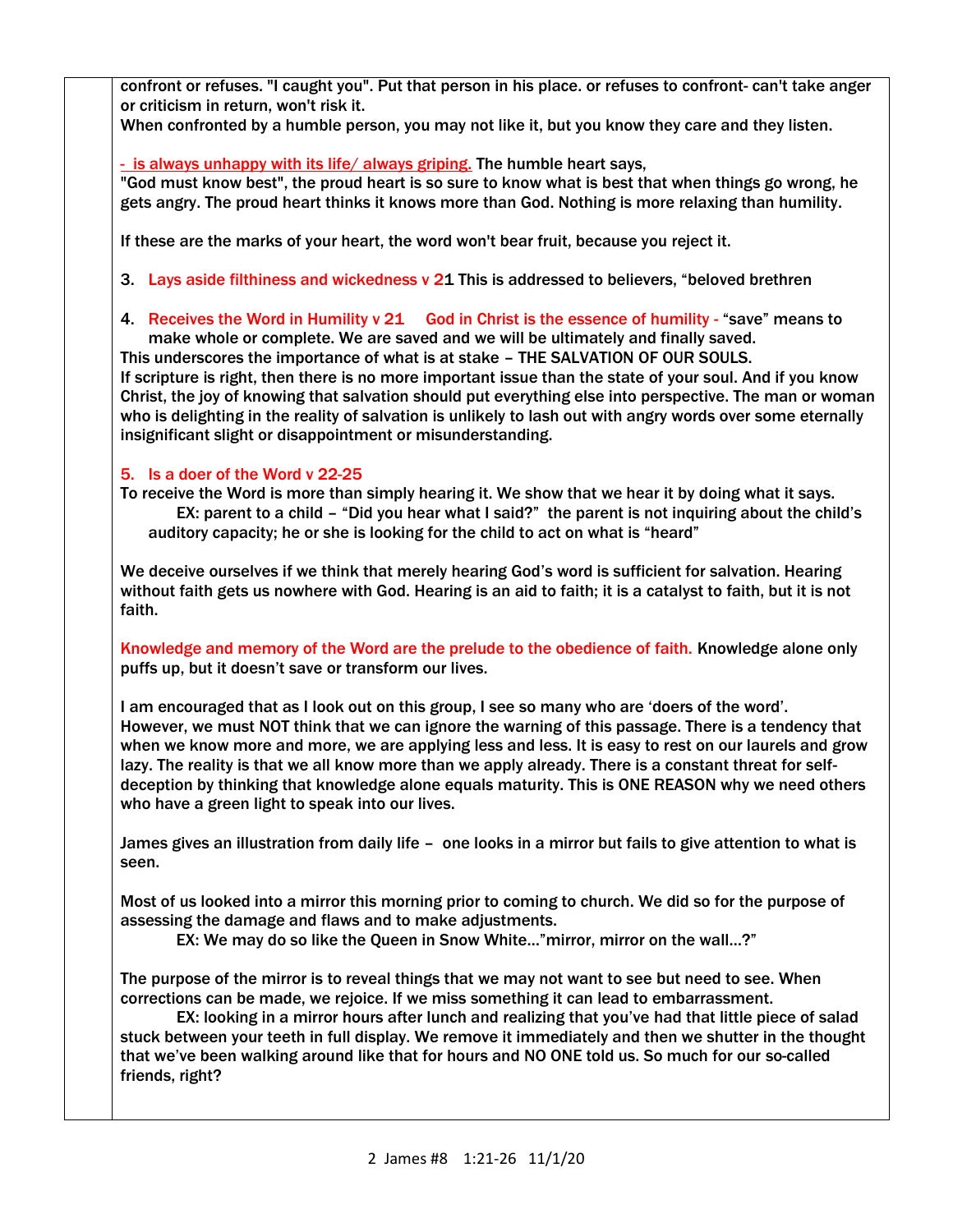Don't ignore what the mirror reveals, i.e. don't ignore what the mirror of the Word reveals. James says, "don't be like the guy who looks in the mirror and ignores what he sees", but v. 25, "be like the guy who looks into the law of God and follows it."

<sup>25</sup> But one who looks intently at the perfect law, the *law* of liberty, and abides by it, not having become a forgetful hearer but an effectual doer, this man will be blessed in what he does.

James affirms the blessing for those who look at and abide by the perfect Law. This is an affirmation of the authority and power of scripture – v. 18 it gives us birth and is able to save our souls from filthiness and wickedness. It is the "law of liberty".

John 8

31 So Jesus was saying to those Jews who had believed Him, "If you continue in My word, then you are truly disciples of Mine; 32 and you will know the truth, and the truth will make you free."

This last phrase is very popular, even in secular circles. It is one of the most misused verses in all of scripture. In fact, it is etched in stone above the entrance to the main library at UGA.

Do you want liberty and freedom in your soul and life?

Then read and apply the Word, not as a "to do list", but as a response to the God who gave you life, breath, and a new heart. Knowing the author of the book creates an appetite for the book He wrote. We are to be 'doers' because we have been brought to life by the author. We have a relationship with the Word because we have a relationship with the author. The law of liberty is given to those who have already been set free by Christ; it is not designed as a way for us to EARN our freedom.

Ex; EXODUS – God gave the 10 commandments to those he had already delivered

### THE MANNER OF LOOKING AT THE LAW OF LIBERTY

v. 25 –

Do we look INTENTLY at the perfect law of liberty?

Do we persevere or abide with and in the Word? (even when it may not seem to be 'working' for us) Are we forgetful hearers or are we effectual doers?

Having a long QT and even memorizing scripture are great, but they are not fruitful if we are NOT DOERS of what we read.

Motyer: The law of God is the law of liberty because it safeguards, expresses and enables the life of true freedom into which Christ has brought us. This is the blessing of which James speaks (25), the blessing of a full life, a true humanity. Obedience is the key factor in our enjoyment of it.

### Obedience is how we enjoy this new life, not how we earn entrance into it.

Since the Word comes from a gracious God why would we not act upon hearing His Word? We are to be inspired by this passage, not overwhelmed by it in the process of growth. Walking by faith, in the Spirit, is a lifelong journey, not a sprint. It is a journey of liberty and freedom when we follow the plan of our creator. It sounds counter-intuitive, right? The way to FREEDOM is to be a servant of Christ, but that is the way of faith.

As we go through James, don't go home and make a long to do list. That would be tempting because James just keeps on coming with advice, commands, and exhortations. INSTEAD, go home and think about it, perhaps get some input from one who knows you, and think of ONE AREA FOR GROWTH. Just ONE.

I HEARD this quote from David Powlison We are simple people ; we don't change all at once. Life goes one step at a time. Connect one bit of scripture with one step of life. –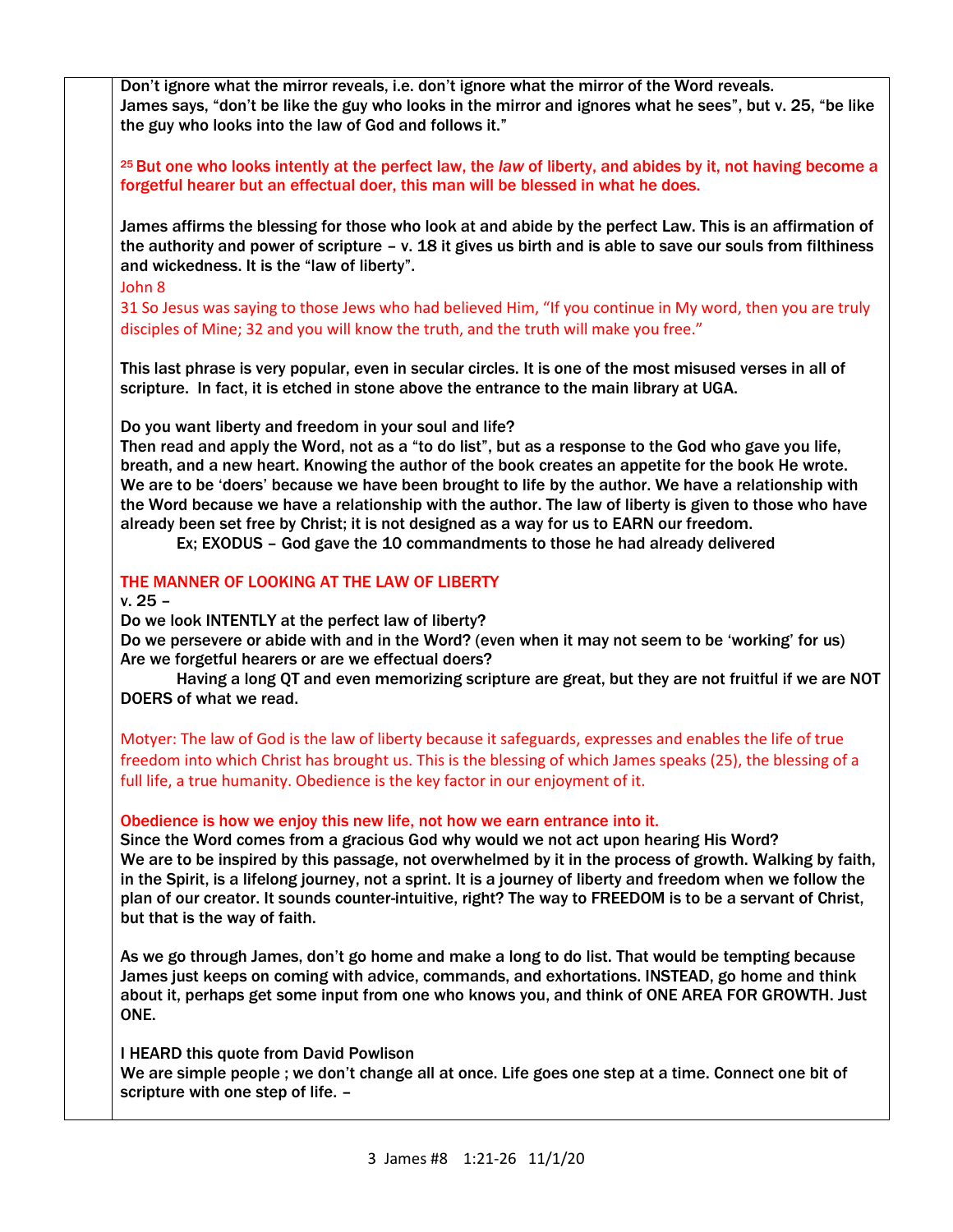When you change in one area you will see how it impacts others.

EX: Years ago, I spoke often with a man who was struggling with inappropriate viewing online, etc. After this was exposed, he began to get counsel and help in that struggle. What he noticed was that there were other previously undetected areas of sin that also came to the surface. They were all related to the main problem but weren't as evident.

 EX: pride, anger, and a sharp tongue can often be overlooked or even elevated in our culture. They may be seen as "understandable sins". Pro athletes are known for their self-praise after a big play; they are known for trash talking before, during, and after a game. It has filtered down to youth sports level.

 The "understandable sins" can easily grow and bear the toxic fruit of addiction, rebellion, violence and murder, i.e behaviors that show a lack of liberty and freedom.

NOTE THE PROMISE…

THOSE who are intent and persistent in the Word in obedience will be BLESSED BY God. Even if they face trials, they can know liberty in their souls.

Jeff Purswell Blessing = to bask in the Smile of God

Aaronic Blessing – Numbers – The Lord bless you and keep you, the Lord make his Face to shine upon you, and give you peace. THIS CAN HAPPEN EVEN IN THE MIDST OF TRIALS.

The opposite of the blessing is to have god "hide his face" – Deut 31:16-17

<sup>16</sup> The LORD said to Moses, "Behold, you are about to lie down with your fathers; and this people will arise and play the prostitute with the foreign gods of the land into the midst of which they are going, and they will abandon Me and break My covenant which I have made with them. <sup>17</sup> Then My anger will be kindled against them on that day, and I will abandon them and hide My face from them, and they will be consumed, and many evils and troubles will find them;

This is the language of social distancing that you DO NOT WANT TO EXPERIENCE – God hiding His face. He withdraws his protective presence by turning us over to what we want and we become slaves to sin rather than living in the joy of the perfect law of liberty.

We will close with looking at verse 26. It is rather providential that we get this verse just a few days before an election.

26 If anyone thinks himself to be religious, and yet does not bridle his tongue but deceives his own heart, this man's religion is worthless.

This is a very sober warning AND it is easier for some than others.

HOW TO HAVE GRACIOUS AND CIVIL CONVERSATIONS IN TROUBLED TIMES: "Let everyone be quick to hear, slow to speak, and slow to anger" James 1:19

Think of a political / social / religious belief you oppose so strongly that you can't imagine how someone else could hold it.

If you say, "I can't understand how someone can hold that view", then you have just identified a 'YOU' problem, not a "them" problem.

YOU have a lack of understanding.

James tells us to be quick to HEAR, slow to speak, and slow to anger.

So ask YOURSELF AND YOUR FRIEND some questions:

-Is it possible that someone can have a different perspective and still be a divine image bearer?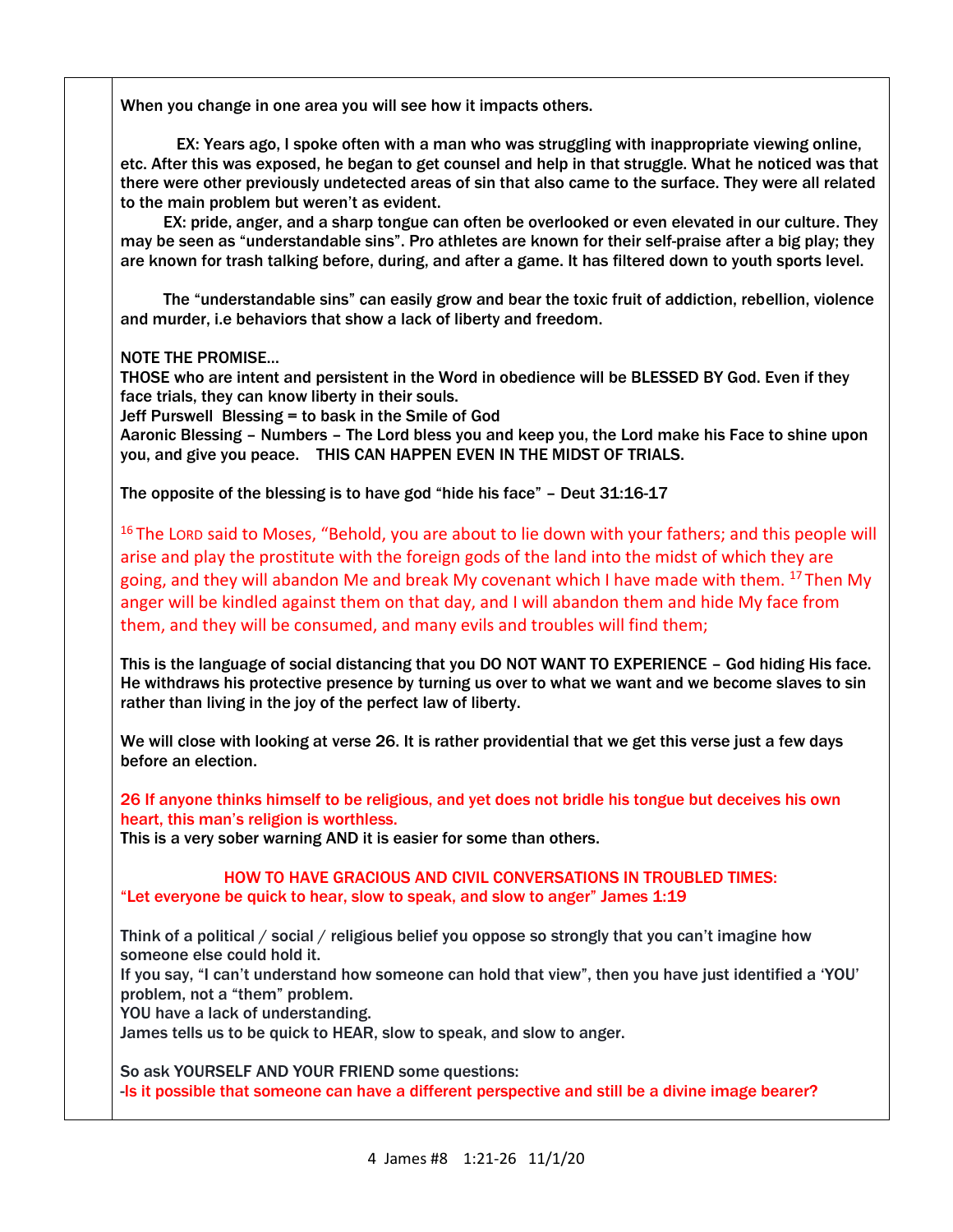AS a Christian that is our default position – remember that.

If you're not a Christian or don't have a category for "divine image bearer" then watch out because it is an easy step to dehumanize those who disagree with you. When you dehumanize in your mind and speech, you can easily rationalize all sorts of behaviors. History is full of this – from chattel slavery, to Nazi Germany, to abortion. If we believe the absurd, we are more likely to do the atrocious.

-Have you always held this view, or did you ever hold the opposite view? What caused you to change your mind?

-If we're all honest, we'd admit that our views are shaped by the opinions we hear in the media and culture. How certain are you that your sources are correct? Have you ever honestly checked out opposing viewpoints? Sadly, today we may have to ask, "Do you know if you even have access to all the information that you need?"

-Can we agree that both of us may actually want what is best for people, even though we may disagree on what "the best" is, or what the best approach is?

From a recent article by Carl Ellis- professor at RTS

<https://rts.edu/resources/a-biblical-approach-to-protest/>

Our transcendent reference point — the glory of God — is the basis of our wisdom

Jesus held the moral high ground. We should follow suit AND take the time to ascertain and sort out the facts.

Ad-hominem attacks distract us from the real issues

Let the Word of God do the heavy lifting.

When we define the points of agreement with our co-belligerents, we must make sure that our shared words have the same meaning.

"Let everyone be quick to hear, slow to speak, and slow to anger" James 1:19 26 If anyone thinks himself to be religious, and yet does not bridle his tongue but deceives his own heart, this man's religion is worthless.

The shadow of God's grace seen in v. 18 falls on all the applications of v. 19-27. We obey because 18 In the exercise of His will He brought us forth by the word of truth, so that we would be a kind of first fruits among His creatures.